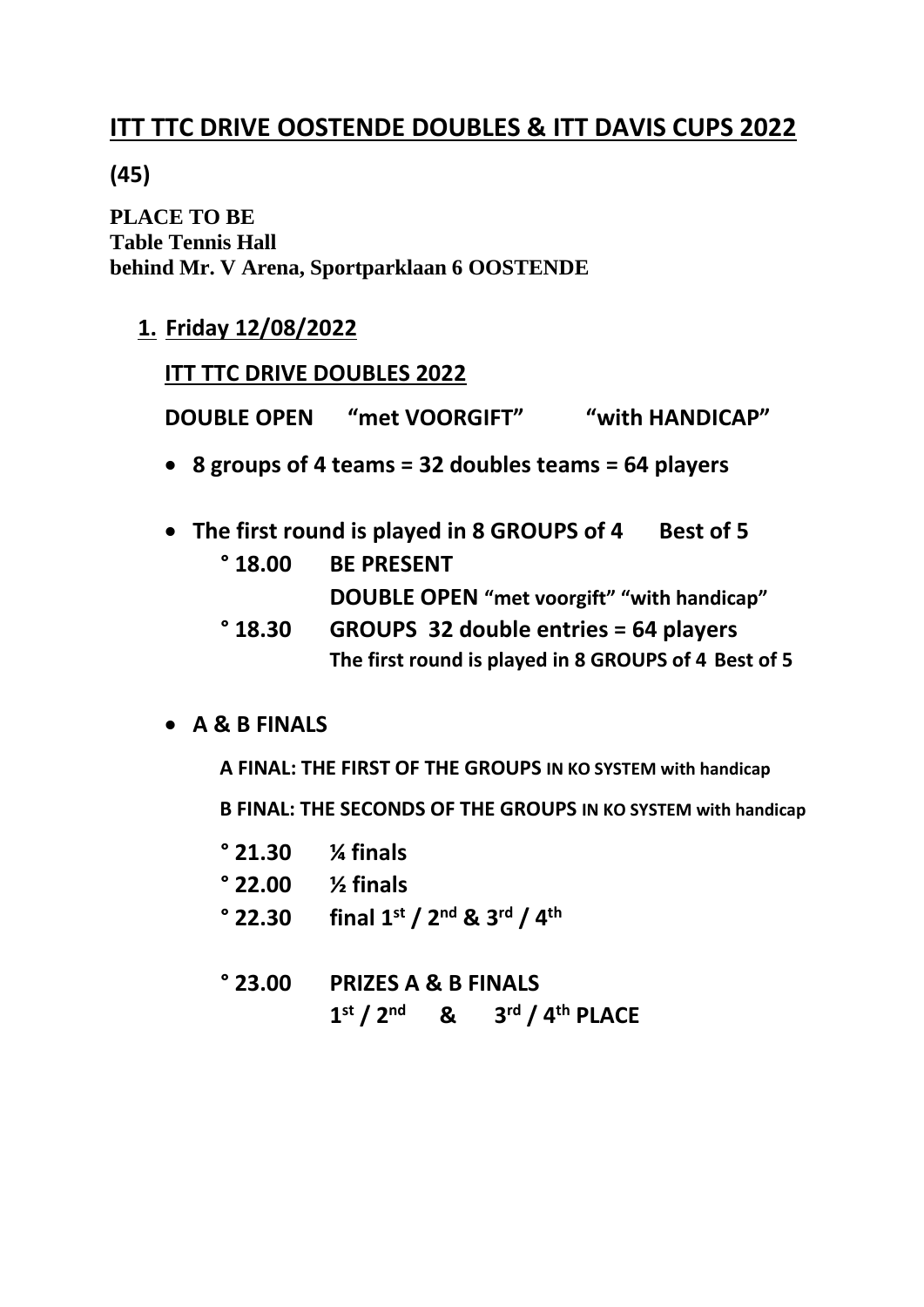# **2. Saturday 13/08 & Sunday 14/08/2022 ITT DAVIS CUPS 2022**

- **8 groups of 4 Teams = 32 teams = 64 players**
	- **° 09.30 BE PRESENT**
	- **° 10.00 TEAM EVENT = 4 singles and 1 double**

**The first round is played in GROUPS on 13 th August**

**Afterwards playing system FOR EACH PLACE on 14 th August**

**Saturday 13/08/2022 TEAM EVENT Best of 5**

• **GROUPS TO START AFTERWARDS ON SUNDAY FOR EACH PLACE**

**Sunday 14/08/2022 TEAM EVENTS MEN & LADIES Best of 5**

• **MEN THE FIRST OF THE GROUPS IN AZIATIC SYSTEM FOR EACH PLACE THE OTHER (2- 4 from groups) FOR EACH PLACE**

**° 09.30 BE PRESENT ° 10.00 Start ° 11.00 ¼ finals ° 13.00 ½ finals ° 15.00 Final**

- **PRIZES ° 17.30 1 st / 2nd & 3rd / 4th PLACE**
- **LADIES**

**WHO WANTS TO PLAY THE LADIES TEAM EVENT** 

- **° 10.00 Start**
- **PRIZES ° immediately after the final 1 st / 2nd & 3rd / 4th PLACE**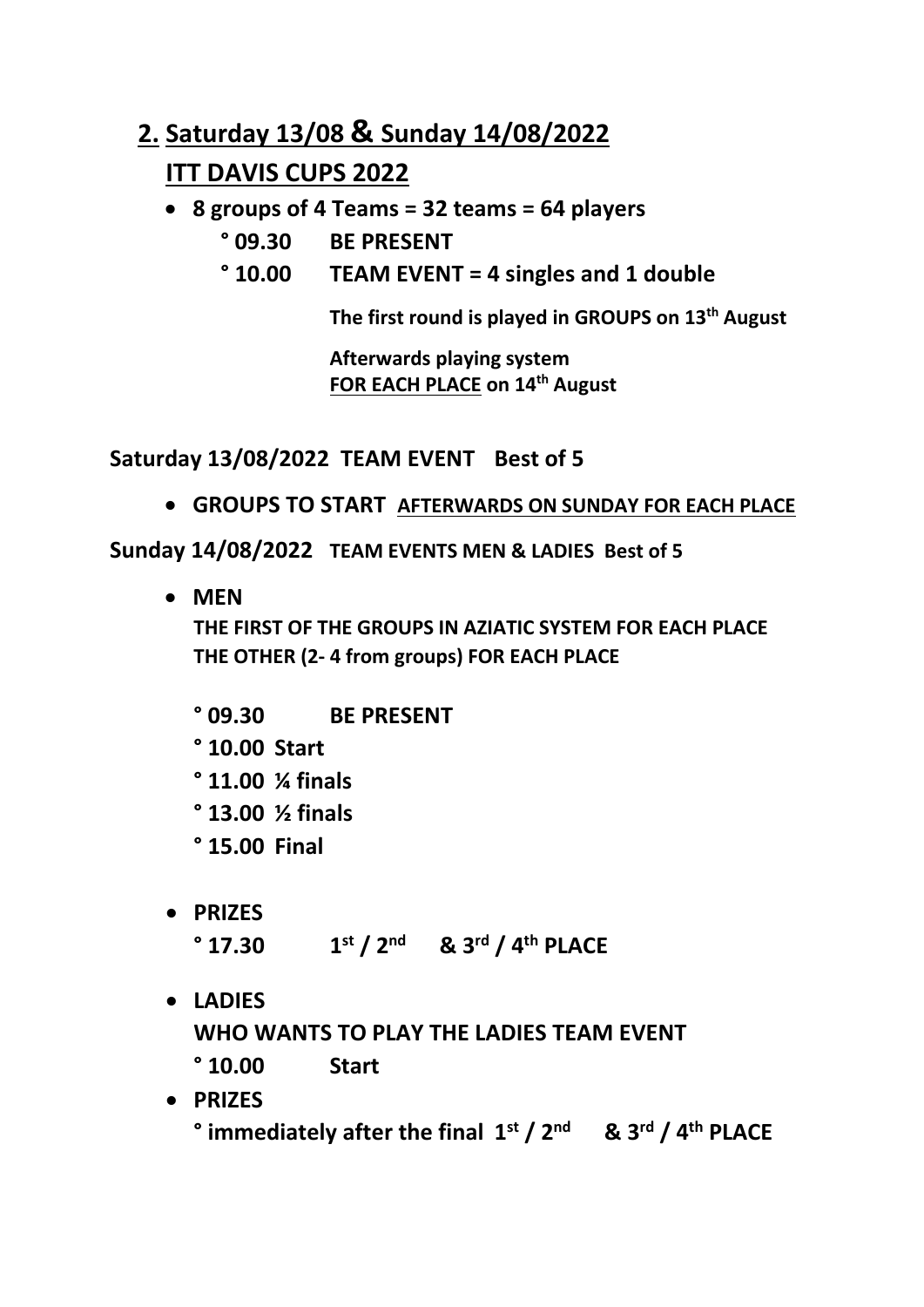

TTC DRIVE OOSTENDE vzw

### [http://www.ttcdriveoostende.be](http://www.ttcdriveoostende.be/)

Lees hieronder in het Nederlands Lisez ci-dessous en Français Lesen Sie hier unten in Deutsch Read below in English

**ITT DOUBLES and DAVIS Cups 2022 from Friday 12/08 - 14/08/2022.**

**Dear Sports Friend,**

**We like to live safely. The latest reports from the National Security Council allow us to organize a tournament, provided the rules are properly observed. With sporting regards.**

**Beste Sportvriend,**

**We leven graag veilig. De laatste berichtgevingen van de Nationale Veiligheidsraad laat ons toe een tornooi te organiseren mits de regels goed na te leven.**

**Met de meest sportieve groeten.**

**Cher ami sportif,** 

**Nous préférons de vivre en toute sécurité. Les derniers rapports du Conseil national de sécurité nous permettent d'organiser un tournoi, à condition que les règles soient correctement respectées.** 

**Avec nos salutations les plus sportives.**

**Liebe Sportsfreunde,**

**Wir leben gerne sicher. Die neuesten Berichte des Nationalen Sicherheitsrates ermöglichen es uns, ein Turnier zu organisieren, sofern die Regeln ordnungsgemäß eingehalten werden. Mit sportlichen Grüßen.**

**HOTELS Contact: Toerisme Oostende tel : 00 32 59 70 11 99** <http://www.visitoostende.be/> **Annemie Van den Broecke** [annemie@visitoostende.be](mailto:annemie@visitoostende.be) **Katrien Cools** [katrien@visitoostende.be](mailto:katrien@visitoostende.be)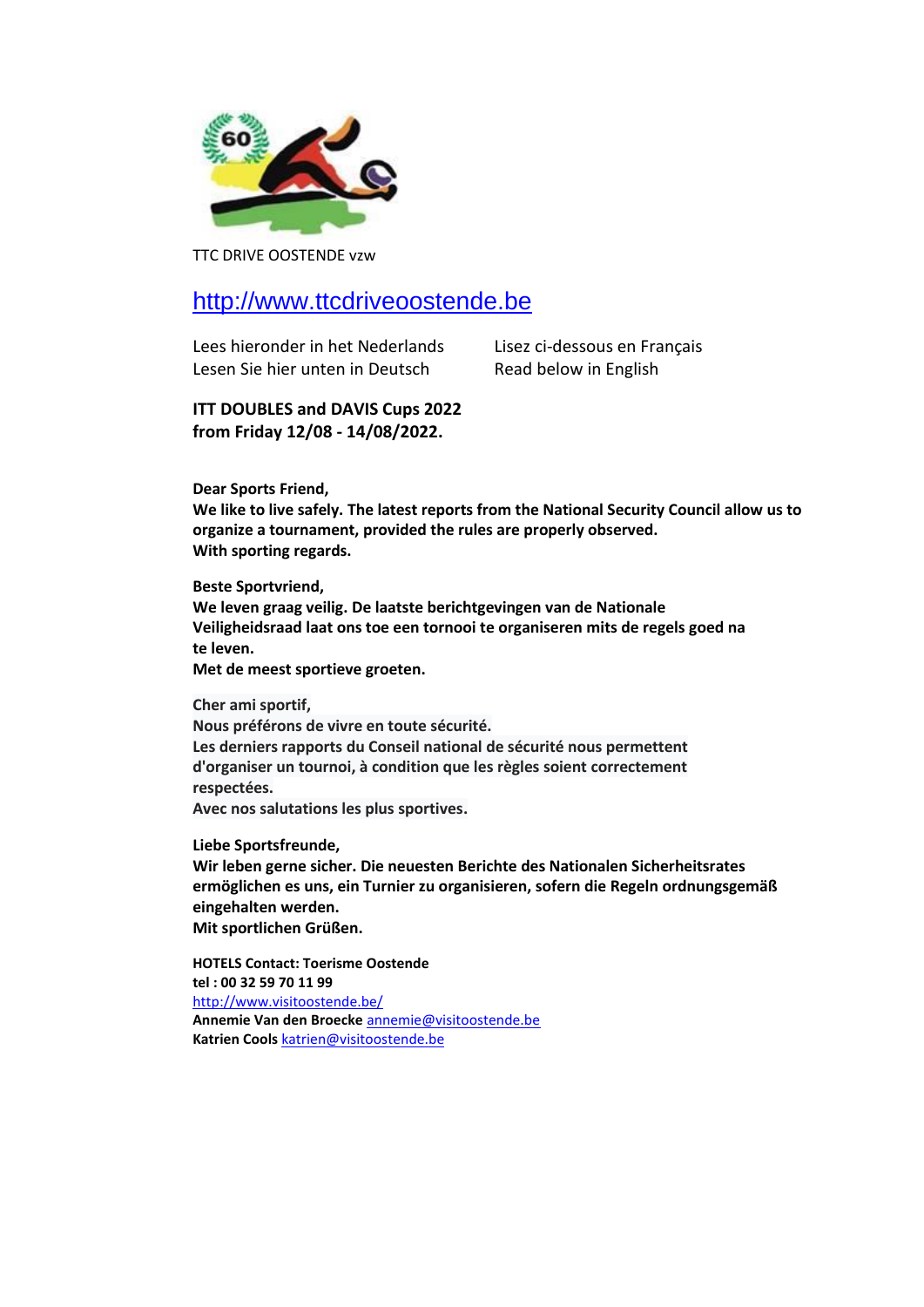#### **PLACE TO BE: behind Mr. V Arena Sportparklaan 6 Oostende**

**[www.ttcdriveoostende.be](http://www.ttcdriveoostende.be/)**

**ORGANISATIE - ORGANISATION - ORGANIZATION: TTC DRIVE OOSTENDE**

**UURROOSTER – HORAIRE – ZEITPLAN – TIME SCHEDULE: Check the programm.**

**Inschrijvingen - Inscriptions - Einschreibungen - Entries: TOT - JUSQU'AU - BIS - TILL 1.08.2022 [denys.jacques@proximus.be](mailto:denys.jacques@proximus.be)**

**Inschrijvingsgeld - Droit d'inscription - Einschreibegebühr - Entry Fee : 8 €/person for double open with handicap 15 €/person for Team** 

#### • **HOTELS**

**Contact: Toerisme Oostende, tel : 00 32 59 70 11 99 <http://www.visitoostende.be/> Annemie Van den Broecke [annemie@visitoostende.be](mailto:annemie@visitoostende.be) Katrien Cools [katrien@visitoostende.be](mailto:katrien@visitoostende.be)**

### • **Hotels**

| <b>Thermae Palace</b> | 00 32 59 80 66 44 |
|-----------------------|-------------------|
| <b>Ter Streep</b>     | 00 32 59 70 09 12 |
| Melinda               | 00 32 59 80 72 72 |
| <b>Royal Astrid</b>   | 00 32 59 51 51 55 |
| <b>Imperial</b>       | 00 32 59 80 67 67 |
| Ramada                | 00 32 59 70 76 63 |
| <b>Europe</b>         | 00 32 59 70 10 12 |
| <b>Acces</b>          | 00 32 59 80 40 82 |

**INFO & ENTRIES: TTC DRIVE OOSTENDE Jacques Denys +32 479 44 02 19 [denys.jacques@proximus.be](mailto:denys.jacques@proximus.be)**

#### **TTC DRIVE OOSTENDE ITT (45) DOUBLE & DAVIS CUPS 2022**

| <b>Algemene leiding:</b> | Jacques Denys - Rainier Verhoest |
|--------------------------|----------------------------------|
| Hoofdscheidsrechter:     | Jeroen Vanmassenhove             |
| Scheidsrechter:          | <b>Greet Geldhof</b>             |